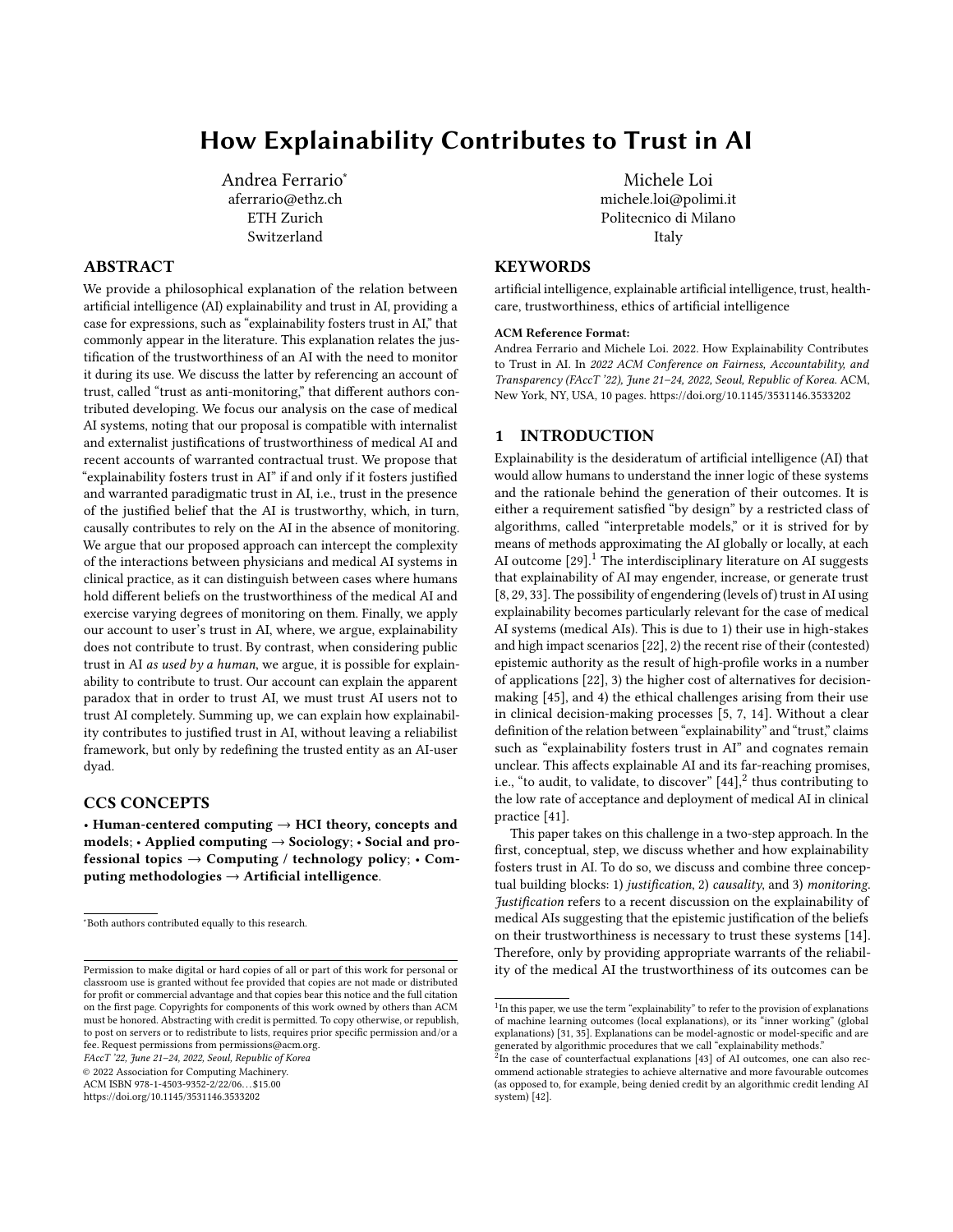justified [\[14\]](#page-8-3). These warrants $^3$  $^3$  can be realized by considering, for example, "computational reliabilism," as an answer to the opacity of black box algorithms used in medical AIs [\[13,](#page-8-4) [14,](#page-8-3) [23\]](#page-9-11). The question is whether the methods of explainable AI may be regarded, in the computational reliabilism framework, as examples of epistemic warrants, i.e., realiability indicators  $[14]$ .<sup>[4](#page-1-1)</sup> Causality refers to the epistemic warrant provided by the causal and counterfactual dependence between the belief in the trustworthiness of medical AI and the actual trustworthiness of AI [\[24\]](#page-9-12). Finally, monitoring refers to the intuition that if X trusts Y, X is willing to rely on Y without (or with only a little, in relative terms) monitoring or supervision of Y [\[3,](#page-8-5) [11,](#page-8-6) [18,](#page-9-13) [27,](#page-9-14) [30,](#page-9-15) [40\]](#page-9-16). This account of trust, "trust as anti-monitoring," suggests that where a reliance relation subsists with positive expectation and no (or little) monitoring, there is (high) trust. Some authors also introduce quantitative models to measure levels of trust [\[30,](#page-9-15) [40\]](#page-9-16). In a sense, trust is simply reliance in the absence of monitoring, as opposed to a common approach in the philosophical literature on reliance and trust that tends to moralize trust [\[32\]](#page-9-17). Toward that end, we discuss computational reliabilism, warranted trust, and we introduce three forms of trust from the "trust as anti-monitoring" account: simple, reflective, and paradigmatic [\[18,](#page-9-13) [30\]](#page-9-15).

Combining the three conceptual blocks, we argue that claims, such as "explainability fosters trust in AI," should consider the epistemic justification of the trustworthiness of the system, the perceived need of stakeholders to monitor an AI, and "connect" the trustworthiness of the AI with the activity of monitoring appropriately. Therefore, we claim that "explainability fosters trust in AI" iff explainability supports the justified belief on the trustworthiness of an AI and because of this belief it leads to a decrease of monitoring activities. To support means two distinct relations occurring concurrently: first, a relation of justification: it is in the light of explainability that the belief in trustworthiness is justified. Second, a relation of causality: explainability is a property that makes AI trustworthy and is also part of what causes the belief that the AI is trustworthy, which, in turn, causes lower monitoring levels. The consequent of the conditional is equivalent to requiring that explainability fosters justified and warranted paradigmatic trust [\[18,](#page-9-13) [24,](#page-9-12) [30\]](#page-9-15).

In the second, practical step, we explain our account by introducing the example of a physician interacting with a medical AI in clinical practice. To do so, we show that different forms of trust in medical AI emerge from an analysis that considers four types of trust, resulting from two different possible levels of justification and two possible levels of monitoring invested in a reliance relation. Therefore, our account to explainability and trust in AI allows us to distinguish different cases of real-world human-AI interactions and inform future human-AI interaction studies on explainability and trust. Moreover, we describe some empirical conditions that enable relations characterized by justified and warranted paradigmatic trust between physicians and medical AIs. We apply our account of the relation between explainability and trust to 1) a user's trust in AI, and 2) the public trust in what we call the "AI-user dyad," in the

paradigm of augmented (as opposed to artificial) intelligence. If our analysis is correct, the future step in analyzing the explainability of AI and trust should be: given a specific context, i.e., a medical workflow, to identify the properties of explainability methods that justify a belief on the trustworthiness of the AI, and of the AI-user dyad, which, in turn, are likely to cause a justified measurable reduction of its monitoring. Moreover, we provide a sketch for an explanation (based on a priori considerations) of how, in the case of the AI-user dyad, explainability may, indeed, contribute to trust.

The paper is organized as follows. In Section [2,](#page-1-2) we present an overview of explainability and trust in AI. In Section [3,](#page-2-0) we introduce the building block justification by discussing computational reliabilism in medical AI [\[13\]](#page-8-4). In Section [4,](#page-3-0) we discuss the building block causality by commenting on the account of "warranted trust" by Jacovi et al. [\[24\]](#page-9-12). In Section [5,](#page-4-0) we introduce the building block monitoring, providing an overview of the main accounts of "trust as anti-monitoring." In Section [6,](#page-4-1) we introduce our account of "explainability fosters trust in AI," we discuss its feasibility by relating the different types of justifications of trustworthiness of medical AI to the account of trust as anti-monitoring, and we distinguish the trust of the AI by its user from the trust of the public in the AI-user dyad. In Section [7,](#page-5-0) we present our considerations against thinking it plausible that explainability will contribute to the user's trust in AI, to the extent that this is justified. Finally, in Section [8,](#page-6-0) we discuss a distinct trust relation, where the trusted entity is a combination of AI and human (the AI-user dyad) and the trustor is the public (e.g., patients, as opposed to physicians). We explain how AI explainability may possibly contribute to this relation of trust. We then present our conclusions.

#### <span id="page-1-2"></span>2 EXPLAINABILITY AND TRUST IN AI

Explainability of AI is an elusive concept. Originally considered to be an answer to the problem of under-specification of machine learning models embedded in AI systems [\[29\]](#page-9-1), it consists of providing users with 1) understandable information on the "inner working" of the model, and 2) explanations of the model outcomes [\[29\]](#page-9-1). In the explainable AI research domain, scholars defend different positions around interpretability, providing a different rationale for its relation with concepts, such as understanding, explainability, and transparency [\[12,](#page-8-7) [16,](#page-8-8) [29,](#page-9-1) [33,](#page-9-2) [34,](#page-9-18) [47\]](#page-9-19). Independently of the positions taken on these relations, claims about the explainability of AI refer to a standard, namely "explainable AI," comprised of algorithms that are explainable by design. The structure of these models, also called "interpretable models," is simple enough to be fully understood through a sequence of cognitively accessible deductive arguments.<sup>[5](#page-1-3)</sup> Therefore, the aim of explainability is to approximate the degree of explainability of "interpretable models" by using methods to improve the understanding of a "black box" model logic and its outcomes. In the literature, it is often stated that the explainability of an AI may support the development of users' trust in the machine learning models it uses and increase

<span id="page-1-0"></span> $^3\rm{We}$  will clarify our use of the term "warrant" in Section [4:](#page-3-0) see footnote 10.

<span id="page-1-1"></span><sup>4</sup>As it will become clearer in section [7](#page-5-0) and [8,](#page-6-0) our answer is neither affirmative nor negative in an absolute sense. For we argue that explainability can hardly be seen as a reliability indicator of AI in itself, but is a plausible one for the AI-user dyad.

<span id="page-1-3"></span><sup>5</sup>Examples of interpretable algorithms are decision trees, rule-based, and linear models [\[31\]](#page-9-7). However, the property of being inherently interpretable is possibly a function of the model complexity and the number of input features: a decision tree with a thousand nodes or a linear regression in hundreds of variables and their interactions are arguably not more interpretable than other models [\[31\]](#page-9-7).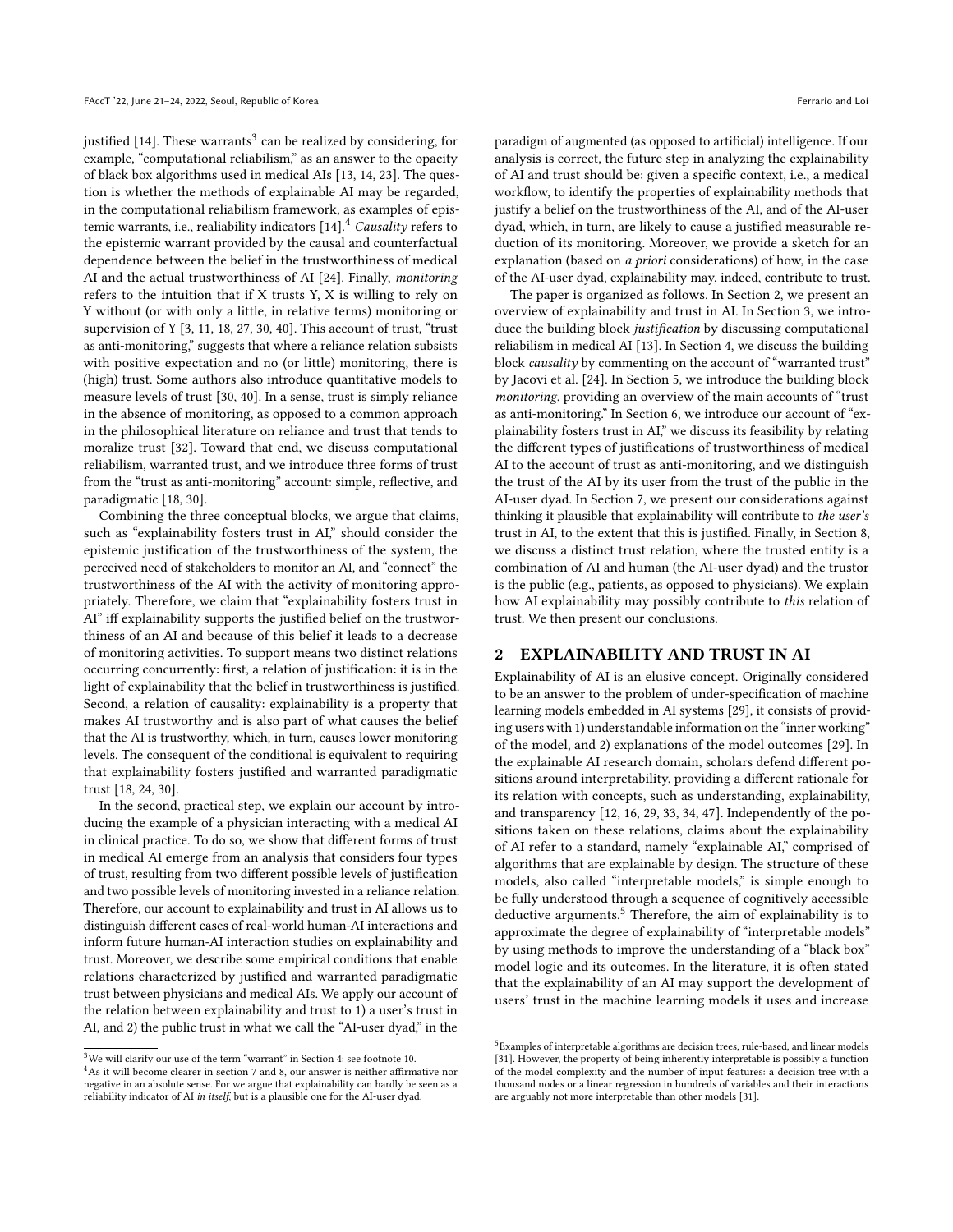their acceptance rate [\[16,](#page-8-8) [19,](#page-9-20) [25\]](#page-9-21). While scholars describe this development using different expressions, all of them suggest that an appropriate use of explainability methods would foster trust in the machine learning model and, by synecdoche, in the AI system. As remarked by Bjerring and Busch, "if we can explain the reasons behind a certain AI prediction, then it is more likely that people will trust the AI system and act on the prediction" [\[7\]](#page-8-2). To this end, when considering algorithms in medical AI systems, Binns et al. remark that "the provision of explanations can affect levels of trust and acceptance of algorithmic decisions" [\[6\]](#page-8-9). In the literature, the verbs used to describe the relationship between the explainability of AI and trust are "to engender" [\[29\]](#page-9-1), "to increase" or "to generate" [\[33\]](#page-9-2), "to gain" [\[8\]](#page-8-0), and "to build" [\[31\]](#page-9-7), among others. However, we note that the dynamics between the explainability of AI and the trust of the human agents interacting with those systems is far from being clarified. This is primarily due to the lack of a precise definition of both the explainability of AI and trust in AI. This affects, a fortiori, the dynamics of their relation, as expressed by the verb "to engender" and its cognates.

To model the relation between explainability and trust in AI, inspired by recent discussions in the literature on the philosophy of AI and human-AI interactions [\[14,](#page-8-3) [18,](#page-9-13) [24,](#page-9-12) [40\]](#page-9-16), we introduce and discuss three conceptual building blocks: 1) justification, 2) causality, and 3) monitoring. We aim to show how these building blocks support a philosophical account of how explainability fosters trust in AI that can inform future studies on human-AI interactions. We focus our analysis on medical AIs, due to their increasing importance in healthcare applications and the relevance of discussions on the epistemic quality of their outcomes. In fact, high-profile scientific contributions show that AIs reach or surpass the performance of human experts in selected clinical tasks, such as in the classification of medical scans and images in radiology, oncology, and dermatology [\[10,](#page-8-10) [17,](#page-8-11) [21,](#page-9-22) [41\]](#page-9-6). De facto, this body of literature contributes to the perception of medical AIs as a trustworthy guide to clinical shared decision-making. As medical AIs are typically meant to operate in high-stakes scenarios, it is necessary to carefully validate the epistemic quality of medical AI outcomes. In fact, alternative scenarios, such as contacting other healthcare experts, scheduling further medical examinations to generate additional evidence, may be unfeasible or too expensive for both the healthcare system and patients [\[45\]](#page-9-4).

#### <span id="page-2-0"></span>3 JUSTIFICATION AND TRUST IN AI

We introduce the first conceptual block of our approach, i.e., justification, by discussing Durán and Jongsma's recent analysis on the use of black box algorithms in medical AIs [\[14\]](#page-8-3). The authors state that, when considering interactions with medical AIs, the epistemology of algorithms precedes the study of the ethics of algorithms [\[14\]](#page-8-3). In fact, they argue that the main epistemic obstacle to the trustworthiness of medical AIs (or, more precisely, of their outcomes) is represented by algorithmic opacity [\[23\]](#page-9-11), i.e., the impossibility for an agent "to have access to and be able to survey all of the relevant elements of the justification" [\[13\]](#page-8-4), due to the very nature of the algorithm. As a result, algorithmic opacity makes "it impossible to ground the reliability of the algorithm and, consequently, on whether researchers, physicians and patients can trust the results

of such systems" [\[14\]](#page-8-3). Therefore, Durán and Jongsma propose the theory of computational reliabilism (CR) [\[13\]](#page-8-4) as a solution to the problem of epistemic opacity of medical AIs. CR states that "researchers are justified in believing the results of AI systems because there is a reliable process (ie, the algorithm) that yields, most of the time, trustworthy results" [\[14\]](#page-8-3). In other words, CR provides epistemic justifications for the belief that an opaque algorithm is reliable and its outcomes are trustworthy through processes that are exogenous to the algorithm, without relying on the use of explainers (such as in the case of explainable AI), or the necessity to renounce to the use of opaque algorithms in toto [\[14\]](#page-8-3). Embracing CR in an epistemology of medical AIs we can conceive a de facto successful (meaning, truth-conducive, and error-reducing) interaction with the system as what it makes a belief in its trustworthiness justified. Thus we identify, at least prima-facie, the concept of AI trustworthiness with that of its reliability.[6](#page-2-1)

If the interaction between a user and an AI is a reliable process for judging the reliability of the AI, the beliefs about the trustworthiness of the AI are justified. Therefore, the beliefs of, e.g., a physician that are produced by such interaction will be justified. A candidate reliable process is an interaction in which a physician may compare the congruence between the diagnostic outputs of an AI and the diagnosis that he would have produced without the assistance of the AI.<sup>[7](#page-2-2)</sup>

There are two open challenges that arise from embracing CR as a framework to justify the beliefs on the trustworthiness of a medical AI. The first deals with adapting the theory of CR to the case of black box algorithms in a medical AI, and the second with defining the role of the explainability of an AI in the context of CR. In fact, Durán and Jongsma notice that CR was originally introduced in the case of computer simulations [\[13\]](#page-8-4). Therefore, they argue that the reliability indicators of black box algorithms in medical AIs must be adapted to the specificities of these algorithms, and they also emphasize the need to introduce new ones [\[14\]](#page-8-3). However, they both state that "more transparency<sup>[8](#page-2-3)</sup> in algorithms is not always necessary" [\[14\]](#page-8-3) and that "transparency [...] by itself is necessary, although not sufficient for entrenching the reliability of black box algorithms and the overall trustworthiness of their results" [\[14\]](#page-8-3). Confusion results, but we think that within the reliabilism framework they offer, the first claim (that transparency is not necessary) is more justified (unless reliability is not intrinsic to the AI, but a property of what we shall label the "AI-user dyad," as we argue in Section [8\)](#page-6-0).

<span id="page-2-1"></span> $6$ Although the label "computational reliabilism" uses the word "reliablism," it does not presuppose reliabilism as a theory about justification in its usual connotation, i.e., as externalist reliabilism. Internalists can all think that beliefs about the reliability of a belief forming method can provide justification for believing the outputs of that method. What characterizes an externalist position is for us relying on mere, untested reliability, which is not what [\[13\]](#page-8-4) advocate. The idea that we can be justified in believing the outputs of systems that we have tested for reliability is compatible with an internalist theory stating that evidence of reliability is good for justification. So reliabilism about justification is just orthogonal to the issue of whether (externalist) reliability is adequate for trust, pace [\[13\]](#page-8-4). For one can be an internalist and agree that one can form justified beliefs on the basis of reliable methods, if one knows they are reliable, see [\[15,](#page-8-12) [39\]](#page-9-23).

<span id="page-2-2"></span> $7$  For the importance of error-identifying and correcting processes involving humans, see [\[1\]](#page-8-13). Alvarado is skeptical about the human ability to correct (opaque) AI.

<span id="page-2-3"></span><sup>&</sup>lt;sup>8</sup>We interpret transparency to be a form of explanainability in this context, because it is "a process that informs the inner workings of black box algorithms" [\[14\]](#page-8-3).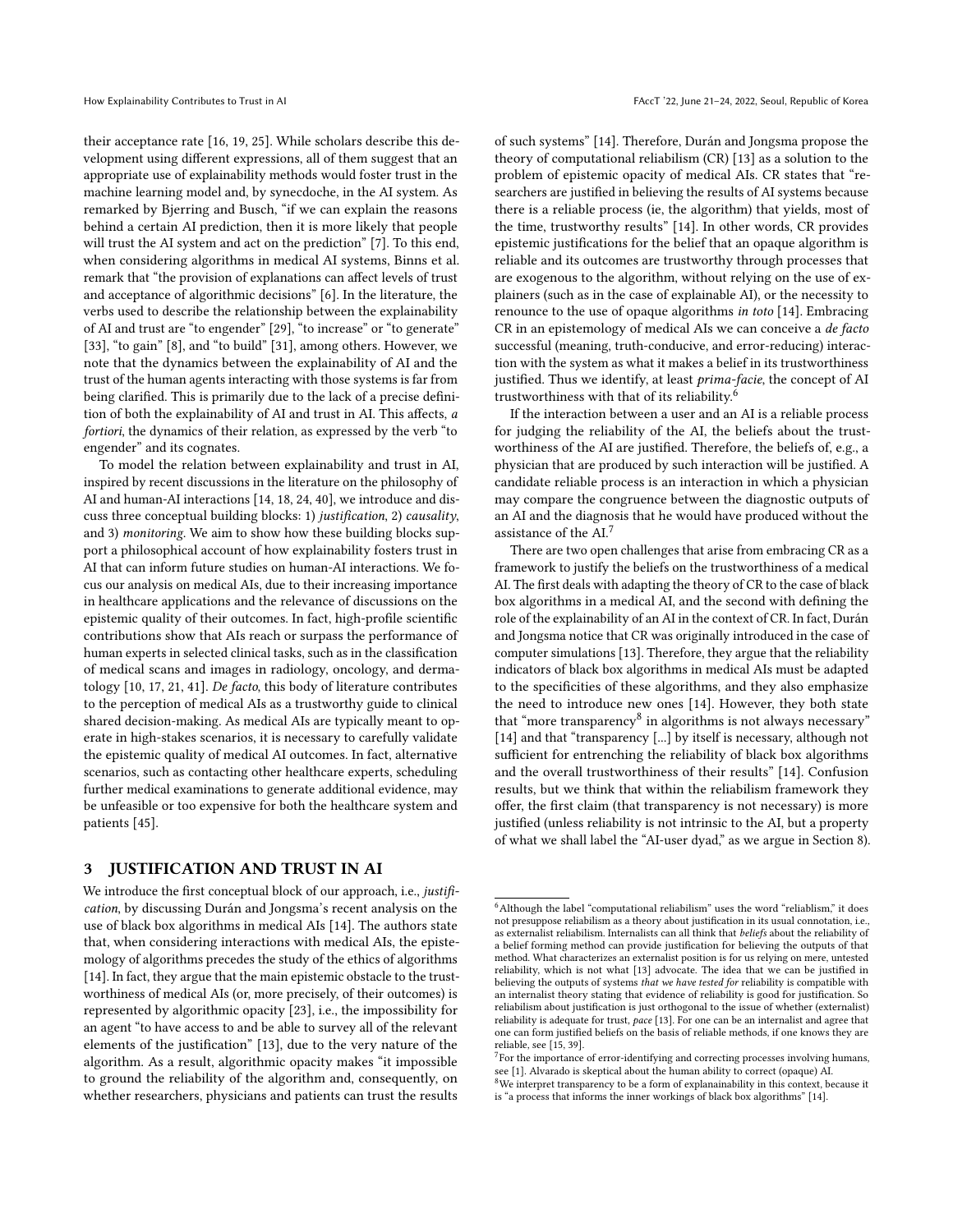#### <span id="page-3-0"></span>4 CAUSALITY AND TRUST IN AI

We move on introducing the second building block of our approach: causality. Recently, Jacovi et al. have introduced an account of trust called "contractual trust," that aims at explaining the concept of trust in human-AI interactions [\[24\]](#page-9-12). Contractual trust relies on contracts, i.e., explicit functionalities (requirements) of an AI that may be deemed useful in a given context [\[24\]](#page-9-12). These contracts may follow from key requirements for trustworthy AI, such as accuracy, transparency, and non-discrimination, and they are supported by standardized documentation that can be used to increase trust in the contract itself [\[24\]](#page-9-12). In this context, as an AI "is trustworthy to some contract if it is capable of maintaining this contract" [\[24\]](#page-9-12), and contractual trust is "to believe that a set of contracts will be upheld"  $[24]$ ,<sup>[9](#page-3-1)</sup> then contractual trust is a belief in the trustworthiness (with respect to a contract) of an AI. On the other hand, trustworthiness of an AI is an objective property of the system that other authors refer to as "actual trustworthiness" [\[28,](#page-9-24) [38\]](#page-9-25).

Jacovi et al. further investigate the relation between trustworthiness of an AI and trust in it by stating that only the forms of "warranted trust," that is trust non-accidentally caused by the trust-worthiness of the AI, is ethically desirable.<sup>[10](#page-3-2)</sup> Warranted trust is defined "via a causal (interventionist) relationship with trustworthiness" [\[24\]](#page-9-12), which means that warranted trust is trust caused by the trustworthiness of the AI.<sup>[11](#page-3-3)</sup> By definition, warranted trust can be tested in empirical studies where trustworthiness is manipulated across different experimental conditions and trust is quantified in (binary or continuous) levels [\[24\]](#page-9-12). However, if trust and trustworthiness both come in degrees, we observe that a causality claim, such as the one supporting warranted trust, does not justify a specific level of trust. In general, the level of trust of a human interacting with a medical AI can be disproportionate with respect to the level of trustworthiness of the AI, leading to cases of distrust or overtrust

 $[28]$ <sup>[12](#page-3-4)</sup> Jacovi et al. state that the addition of the explanation enables the user to better anticipate "whether the model's decision is correct or not for given inputs, [...] compared to the model without any explanation" [\[24\]](#page-9-12). Note that the ability of a user to evaluate correctness does not make the algorithm more accurate, robust, and reliable in itself; it can only, at best, make the use of the AI by the human more accurate, robust, and reliable. So, it is no longer clear what the object of trust is: whether it is trust of the user in the AI, or trust by the public of the AI as used by a specific user.

The above discussions on justification, causality and trust in AI bring us to the golden standard for trust in human-AI interactions: ideally, we would want trust in AI to be justified and warranted. In that case, we would say that the trustor holds a justified belief that the AI will uphold a set of contracts, and this belief is affected by the manipulation of the capability of the AI to maintain these contracts  $[24].$  $[24].$ <sup>[13](#page-3-5)</sup> In what follows, we shall refer to trust that is justified and warranted as JW-trust (see Figure [1\)](#page-3-6).[14](#page-3-7)

Finally, we note that that discussions on justification (in its "calibrated with trustworthiness" form [\[28\]](#page-9-24)), causality and trust in AI rely on the existence and measurement of levels of trust. However, neither Durán and Jongsma nor Jacovi et al. address the how and when of trust level existence and measurement,  $^{15}$  $^{15}$  $^{15}$  and how to relate the measurement of trust in AI to the actual use of explainability methods. We will tackle on this challenges in the next sections.

<span id="page-3-6"></span>

Figure 1: The concept of JW-trust. We bring together the concept of justification from CR and that of causality from warranted trust into a single model of the relations between reliability, reliability indicators, and beliefs in trustworthiness. This figure represents the resulting logical framework, which combines the two theories.

<span id="page-3-1"></span> $9$ We interpret the capacity of the AI to maintain relevant functionalities (e.g., being accurate), that is Jacovi et al.'s trustworthiness, as a form of reliability of the system. This said, one could try introducing a contract that revolves around explainability of the AI, but clearly, the argument that explainability may contribute to trustworthiness simply because it is included in a contract is question begging in this context.

<span id="page-3-2"></span> $10$ This view about the ethical desirability of trust is arguably too extreme. There could be specific occasions in which trust that is not warranted, or not justified, is beneficial to all the affected parties. Our use of "warrant" follows the definition of warranted trust provided in [\[24\]](#page-9-12). Notice that this is different from its usage within analytic philosophy, for example by [\[37,](#page-9-26) [46\]](#page-9-27). In [\[24\]](#page-9-12) "warrant" does not mean whatever property distinguishes true belief and knowledge, but a specific property of counterfactual and causal dependence between the property "trustworthiness" and the belief in trustworthiness. These two meanings are connected. The causal connection between trustworthiness and the (true) belief in trustworthiness arguably is also a "warrant" in the philosophically established sense, because it discriminates between those beliefs in trustworthiness that merely happen to be true, e.g., Gettier cases [\[20\]](#page-9-28), from those that are true because the AI is trustworthy.

<span id="page-3-3"></span> $^{11}{\rm In}$  [\[24\]](#page-9-12) the cause of trust is either a match between user priors and observable AI decisions or a positive evaluation by a trustworthy evaluation method (the latter corresponds to the computational reliability idea). Our account is more general and abstract: trustworthiness causes trust, if the mental representation of that property – a belief in trustworthiness, itself caused by trustworthiness – is what causally explains the reduction of monitoring (see Section [5\)](#page-4-0). As an alternative to warranted trust, one could trust an AI without a causal relationship with trustworthiness, or not trust it in the presence of trustworthiness: the former is "unwarranted trust," or an ethically unacceptable form of trust in AI systems that "should be explicitly evaluated against, and avoided or otherwise minimized" [\[24\]](#page-9-12), the latter is a failure to develop warranted trust.

<span id="page-3-4"></span> $\frac{12}{12}$ In the literature on human-machine interactions, the appropriateness of trust levels, as related to those of trustworthiness, is usually encoded by the expression "calibrated with trustworthiness" [\[24,](#page-9-12) [28\]](#page-9-24). This expression, originally introduced by Lee and See [\[28\]](#page-9-24) states that trust "matches [AI] capabilities, leading to an appropriate use" [28]. Therefore, we interpret "calibrated with trustworthiness" as "global" justified trust: all levels of trust are appropriate, for all levels of trustworthiness of the AI [\[28\]](#page-9-24). However, calibrated trust does not need to be warranted.

<span id="page-3-5"></span><sup>&</sup>lt;sup>13</sup>An example of warranted but not justified trust in an AI: a physician may stop validating the outcomes of a medical AI, therefore manifesting overtrust, because the system he operates on has a new functionality that allows users to access summary statistics of the data used for its training. We will return on this point in Section [7.](#page-5-0)

<span id="page-3-7"></span> $^{14}\mathrm{We}$  believe that a discussion of the case of trust that is justified but  $not$  warranted would be of little practical interest to devote extensive attention to it. For the most epistemologically conscious reader, it can be thought as analogous to a Gettier case [\[20\]](#page-9-28), where the belief in the AI being trustworthy happens to be true and justified, but not because the AI is trustworthy. (Counterfactually: had the AI not been trustworthy, the trustor would have still believed it was.)

<span id="page-3-8"></span> $15$ Jacovi et al. mention the possibility to measure trust on a sliding scale [\[24\]](#page-9-12). However, they argue that a single scale could not be appropriate to measure trust, as this is a multi-dimensional construct. We agree on this point, if the single scale simply captures self-assessed levels of perceived trust [\[26\]](#page-9-29). We discuss alternative quantifications of trust in Section [5.](#page-4-0)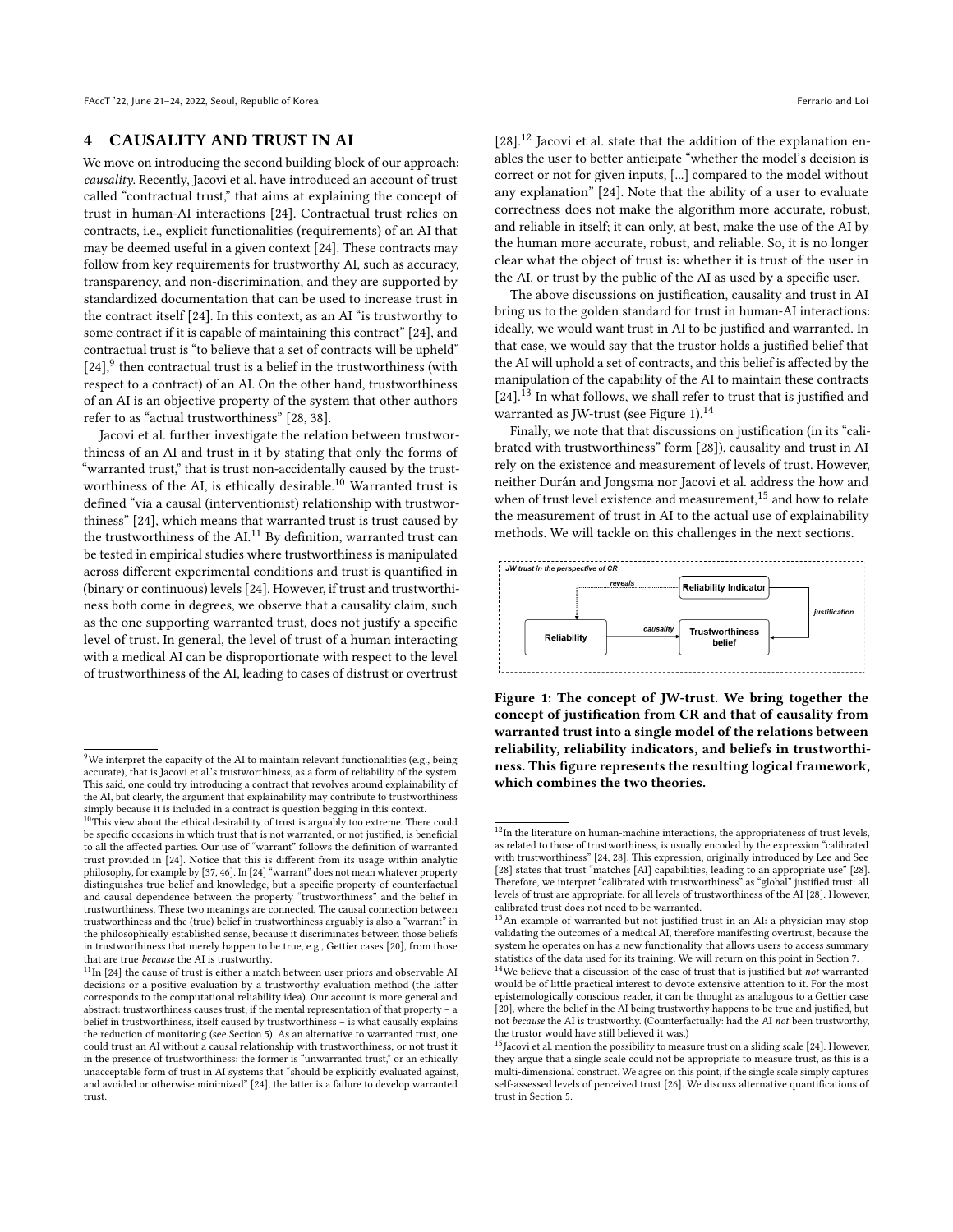### <span id="page-4-0"></span>5 MONITORING AND TRUST IN AI

We introduce the last block of our approach, i.e., monitoring, by discussing those activities that a trustor may engage in after making the decision to rely on another agent (i.e., the trustee) and their relation to trust in AI. We label these activities simply as "monitoring."[16](#page-4-2) Trust understood as essentially antithetical to monitoring ("trust as anti-monitoring"), or the statement that trusting means not controlling the actions of whom is deemed worthy of trust, has been discussed by different authors in the philosophical literature [\[3,](#page-8-5) [4,](#page-8-14) [11,](#page-8-6) [27\]](#page-9-14). Trust as anti-monitoring pertains also to trusting relations involving both human and artificial agents (AA). For example, in the context of e-trust, Taddeo discusses the relation between the trustworthiness of an AA and its supervision (i.e., monitoring) [\[40\]](#page-9-16). The absence of supervision is justified by the trustee's trustworthiness, which leads to the minimisation of the trustor's effort and commitment [\[40\]](#page-9-16). Moreover, considering e-trust in AA-AA interactions, Taddeo states that the level of resources saved by the trustor is inversely related to its level of e-trust [\[40\]](#page-9-16).

More recently, Ferrario et al. further explored trust as antithetic to monitoring by introducing its three different forms, called "simple," "reflective," and "paradigmatic" [\[18\]](#page-9-13). They state that simple trust is a disposition to rely without monitoring in the absence of beliefs about trustworthiness. Reflective trust is the mere having of beliefs about trustworthiness. Finally, paradigmatic trust is when both co-exist: X trusts Y paradigmatically iff X holds a belief on Y's trustworthiness and relies on Y without monitoring [\[18\]](#page-9-13). Ferrario et al.'s account is applicable to interpersonal and human-AI interactions. In the case of paradigmatic trust in AI, the trustor is disposed to rely on the AI without monitoring it and deems the AI to be trustworthy [\[18\]](#page-9-13). Most famously, an account of trust as antimonitoring has been (implicitly) assumed by Baroness O' Neill in her BBC Reith Lectures [\[36\]](#page-9-30). O' Neill explained the dangers for trust implicit in attempts to rebuild public trust by designing tighter and tighter mechanisms of institutional control. For control expresses lack of trust.

We can combine the aforementioned account of JW-trust with the account of trust as anti-monitoring a priori, as follows. We state that JW paradigmatic trust is a monitoring-avoiding relation where the trustor holds a warranted and justified belief on the trustworthiness of the trustee (a true justified belief caused by trustworthiness), which causes the trustor to avoid monitoring of the trustee, or to reduce it to a specific degree, and justifiably so. Given this definition, Ferrario et al.'s simple (defective) trust is unjustified and unwarranted from an internalist point of view  $[18]$ .<sup>[17](#page-4-3)</sup> It can be the result of contingent (e.g., lack of time) or structural (e.g., the impossibility to entertain beliefs on trustworthiness) causes. However, paradigmatic trust can be justified and warranted. In this case, the absence of monitoring results from a justified belief on the trustworthiness of the trusted entity, where the belief, in

turn, is a reasonable response to the features making the entity trustworthy.[18](#page-4-4)

## <span id="page-4-1"></span>6 HOW DOES EXPLAINABILITY FOSTER TRUST IN AI?

We wrap-up the discussions from Section [3,](#page-2-0) [4](#page-3-0) and [5,](#page-4-0) and we introduce our philosophical account of how explainability fosters trust in AI. We apply the same account to analyze user's trust in AI and the public trust in the AI-user dyad, that is to say, the AI as used by a specific user.

Let us consider the illustrative example of a physician interacting with a medical AI in clinical practice.<sup>[19](#page-4-5)</sup> The key point is the link between the nature (JW or not, or even absent) of the beliefs on the trustworthiness of the medical AI and the exercise of monitoring throughout the reliance relation. For the sake of simplicity, we only assume two possible levels of monitoring, low and high, corresponding to trust and its absence. We also assume a simplification of the different normative qualities of trust, by assuming that beliefs in the trustworthiness are either, simultaneously, justified and warranted, or that they lack those three qualities altogether (or are entirely absent). This results in four combinations that provide a simplified spectrum of different real-world scenarios where humans rely on medical AI. These considerations are summarized in Table [1.](#page-4-6)[20](#page-4-7)

<span id="page-4-6"></span>

|                   | Low monitoring             | <b>High monitoring</b>  |
|-------------------|----------------------------|-------------------------|
|                   | (high trust)               | (low trust)             |
| (JW) belief on    | (JW) paradigmatic          | Mere reflective         |
| trustworthiness   | (high) trust.              | trust. (Criti-          |
|                   | $(Technology-savvy)$       | cal/careful/zealous     |
|                   | and trained                | ph <sub>V</sub> sician) |
|                   | <i>physician</i> )         |                         |
| No (JW) belief on | Mere simple (high)         | Very low or no          |
| trustworthiness   | trust or                   | trust. (Skeptical       |
|                   | unwarranted                | ph <sub>V</sub> sician) |
|                   | paradigmatic (high)        |                         |
|                   | trust.                     |                         |
|                   | $(Na\ddot{v}e/technology-$ |                         |
|                   | enthusiast                 |                         |
|                   | <i>physician</i> )         |                         |

Table 1: Four different types of trust of a physician in AI. The four types result from the intersection of the two independent dimensions of trust, namely belief in trustworthiness and monitoring. For the sake of simplicity, here we consider only two types of trustworthiness beliefs (the AI is either believed trustworthy or not) and two levels of monitoring (low and high).

<span id="page-4-2"></span> $^{16}\mathrm{We}$  follow Castelfranchi and Falcone to define monitoring, i.e., the activity "aimed at ascertaining whether another action has been successfully executed" [\[9\]](#page-8-15). When considering trusting relations, monitoring is subsequent to the decision to trust and the delegation to an agent (the trustee) of a set of actions to reach a goal of interest for the trustor [\[9\]](#page-8-15). We will discuss the activities of monitoring in the case of physician-medical AI interactions in Section [6.](#page-4-1)

<span id="page-4-3"></span> $17$ If my trustee is reliable, then a reliabilist will say I am justified in believing what the trustee tells me, regardless of whether I have any beliefs about the trustee.

<span id="page-4-5"></span><span id="page-4-4"></span> $18$ To be precise, Ferrario et al. do not discuss degrees of trust that are implicit in the idea of calibrated trust. A gradualist analysis of trust is provided by Taddeo [\[40\]](#page-9-16). This account has been combined with the one in [\[18\]](#page-9-13), leading to the theory exposed in [\[30\]](#page-9-15). <sup>19</sup>For example, a medical AI may classify medical images, predict the likelihood of hospital readmission, or selected patient outcomes, such as stroke and sepsis, in a given time frame.

<span id="page-4-7"></span><sup>&</sup>lt;sup>2</sup>The information in Table [1](#page-4-6) considers the absence vs. presence of monitoring as introduced by Ferrario et al., for the sake of simplicity [\[18\]](#page-9-13). It can be straightforwardly modified including degrees of monitoring, such as in Loi et al.'s account [\[30\]](#page-9-15).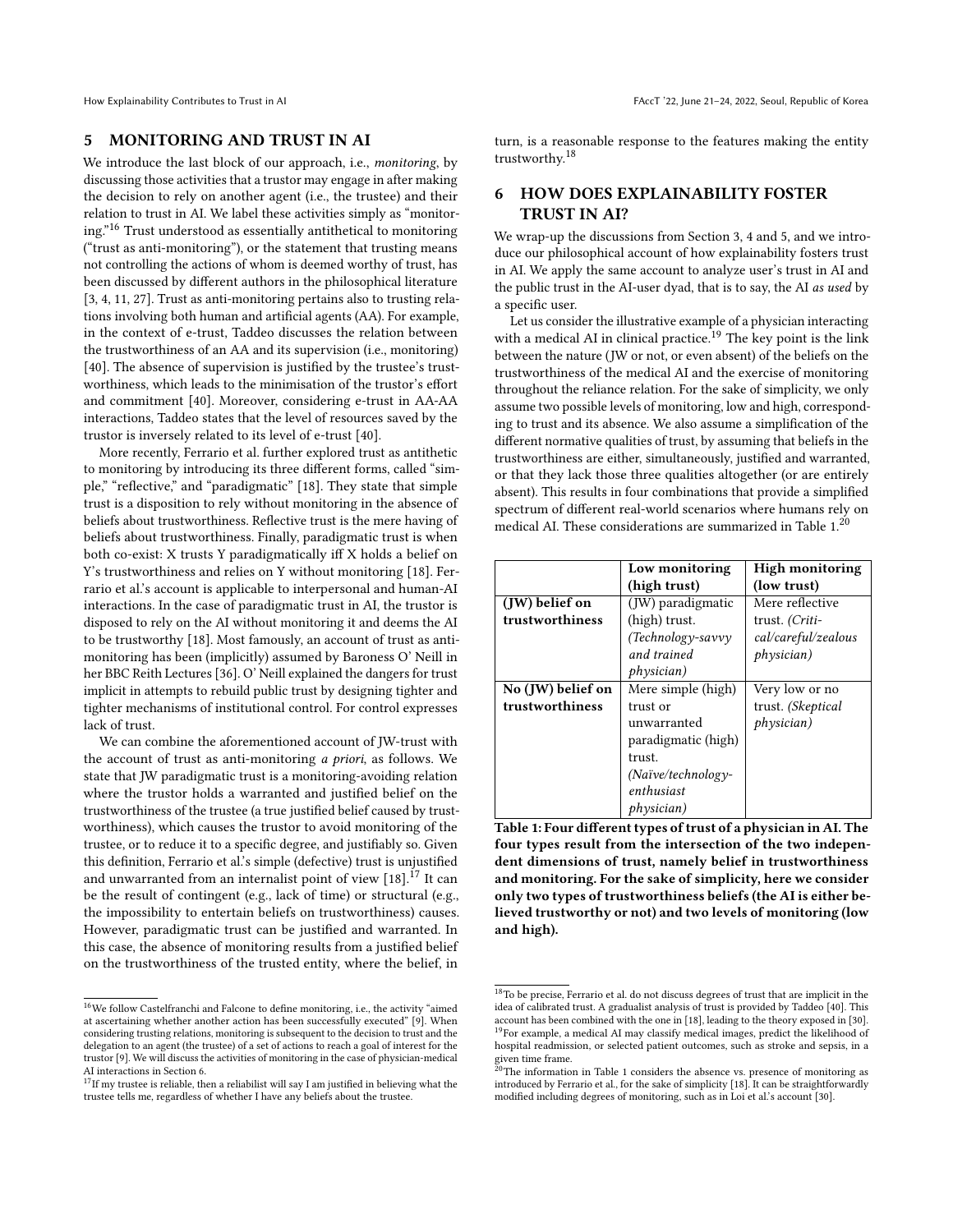With reference to Table [1,](#page-4-6) the use of the "Technology-savvy and trained physician" would typically involve no (or very little) monitoring as he used the medical AI many times in the past, identifying its error patterns and discussing its internal logic in-depth with the data engineers responsible for its design. These activities allowed him to form a well-posed belief on the trustworthiness of the medical AI. If the absence of monitoring results from this well-posed belief, then he exercises JW paradigmatic trust in the AI. However, a "Critical/careful/zealous physician" would exercise (a high level of) monitoring. He might believe that the medical AI is useful but its output still too unreliable to be blindly trusted. The physician believes that the AI is trustworthy (it achieves what it promises) but only if it is supervised to avoid obvious errors, which a skilled physician ought to recognize. A "Naïve/technologyenthusiast physician" could rely on the medical AI exercising no (or very little) monitoring on it, due to having formed an unjustified belief on its trustworthiness based, for example, on the superficial testimony of peers or the high level of usability of its interfaces. This would be an instance of simple trust [\[18\]](#page-9-13), that is not JW. Finally, the "Skeptical physician" may justifiably hold no belief on the medical AI being trustworthy, as he started in his current position a few days prior and had never used the AI tool before. This would be a case of where trust is absent, and could also be considered a limiting case of JW-trust where calibrated and warranted trust is justifiably very low. Therefore, the exercise of monitoring (even very high levels of it) would follow as a tentative step to assess whether the reliance relation goal had been achieved and to justify the triggering of alternative decision-making processes (e.g., consulting other physicians).

In summary, considering the case of a medical AI and inspired by the possible scenarios described in Table [1,](#page-4-6) we say that explainability fosters trust in AI iff explainability contributes to paradigmatic JW-trust in reliance relations with the medical AI. This is equivalent to stating that explainability supports the justified belief on the trustworthiness of the medical AI, and because of this belief it leads to the reduction of the degree of monitoring invested in the reliance relation.<sup>[21](#page-5-1)</sup> Notice that "support" here refers to a normative relation endowed with causal power. Explainability not only provides the belief with the normative quality of being justified, but also the causal explanation of that belief, as required by the idea of warranted trust. Therefore, the higher the degree of monitoring, the lower the level of paradigmatic JW-trust [\[30\]](#page-9-15). Finally, as monitoring is a measurable quantity, using models of trust, such as Taddeo's or Loi et al.'s [\[30,](#page-9-15) [40\]](#page-9-16), the levels of JW-trust can be explicitly measured.

In other words, we want to direct attention to two features that explainability is supposed to have, in order to contribute to trust in the model sketched up this point. First, it is supposed to be an indicator of the reliability of the trusted entity, contributing to the justification of the user's belief that it is trustworthy. Second, it is supposed to justify a relaxation of monitoring of the trusted entity.

The model is fully general, but we start with the simplest possible account of the explainability-trust relation. In this account, the trusted entity is the AI in itself ; its trustworthiness is understood as reliability. Thus, explainability could contribute to trust in AI by being a reliability indicator of the AI. In order to do so, it must contribute to the justification of the belief that the AI is trustworthy and, through that belief, lead to no or low monitoring levels. As we shall argue in Section [7,](#page-5-0) we do not believe that either condition is plausible. Representing the reliability of an algorithm is not what explainability does. And to the extent that it contributes to reliability, it can only do it through increased levels of monitoring.

## <span id="page-5-0"></span>7 EXPLAINABILITY FOSTERING TRUST IN A MEDICAL AI: IS THAT REALLY FEASIBLE?

In this section, we briefly comment on the pragmatic conditions under which explainability can actually support a physician's paradigmatic JW-trust in a medical AI. Our argument considers three points: 1) the different stages of interaction with a medical AI, 2) the spectrum of activities comprising monitoring a medical AI, and 3) the relation between holding a justified belief on the trustworthiness of the AI and the need of monitoring.

First, we argue that the interactions between a physician and a medical AI fall into two main categories, that we call in-vitro and in-situ for the sake of exposition. In-vitro interactions take place before the use of the medical AI in clinical practice. In-vitro activities consist of assessing the performance of the AI on test cases and comparing it with the one achieved by physicians [\[17\]](#page-8-11), using the AI for training end-users or in empirical studies [\[26,](#page-9-29) [48\]](#page-9-31). In-situ refers to the class of activities that occur when the medical AI is fully deployed, i.e., in clinical practice. During in-situ interactions, a medical AI supports physicians in their decisionmaking by delivering outputs for their consideration in discussions with patients or other healthcare professionals.<sup>[22](#page-5-2)</sup> We emphasize the distinction between in-vitro and in-situ as we consider the process of formation of (justified) beliefs on trustworthiness of a medical AI and its monitoring. In an ideal scenario, a physician undergoes multiple in-vitro interactions with a medical AI, possibly developing a mental model of selected AI functionalities, thanks to the use of explainability methods or reliability indicators, among others.<sup>[23](#page-5-3)</sup>

<span id="page-5-1"></span> $^\mathrm{21}$  The reduction is with respect to the alternative scenario where no explanation of the AI "inner working" or outcome is provided. In this definition of warranted paradigmatic trust, the attitudes (i.e., refraining from monitoring) characterizing trust are required to be caused by, and not merely being coincidental with, beliefs about trustworthiness. A physician who happens to have a justified true belief in the trustworthiness of a medical AI, e.g., by reading about its test performance in an academic journal, but who is not free to choose whether to supervise it, control it, or test its outputs, and who wishes he could do it instead, does not have warranted paradigmatic trust in the AI, as we define it here. The physician merely happens not to closely monitor the AI, but for reasons that have nothing to do with his beliefs about its trustworthiness.

<span id="page-5-2"></span> $22$  In this paper, we consider two modes of interaction with medical AIs in in-situ relations: conventional and integrative [\[8,](#page-8-0) [45\]](#page-9-4). In conventional interactions, the AI collects patient's information from electronic health records (EHRs) as inputs (e.g., under the request of a physician) and returns an outcome. In integrative interactions, the AI can autonomously collect patient's information from the EHRs, share predictions with a physician, and update EHRs accordingly. In both modes of interaction, physicians make the final decision.

<span id="page-5-3"></span> $23$ If explainability (which leads to the understanding of errors) leads to debugging which improves the reliability of the AI when used in-situ, it may contribute to high warranted trust. [\[24\]](#page-9-12) But this contribution is indirect. Explainability contributes to reliability in the debugging phase; its outcome is an *improved model*. From that point on, it is only the reliability of the improved model that justifies and warrants trust (and reduced monitoring). There is no more direct contribution of explainability to (user) trust. The (uncritical) AI user is not involved in any further recognition of errors. For example, the physician is not interested in explainability methods. He only cares that the AI is accurate, etc. Whether explainability methods have been used in debugging is entirely irrelevant to him. (Conversely, if the user's attitude is critical and leads to the direct engagement with explainability methods, our main argument applies.)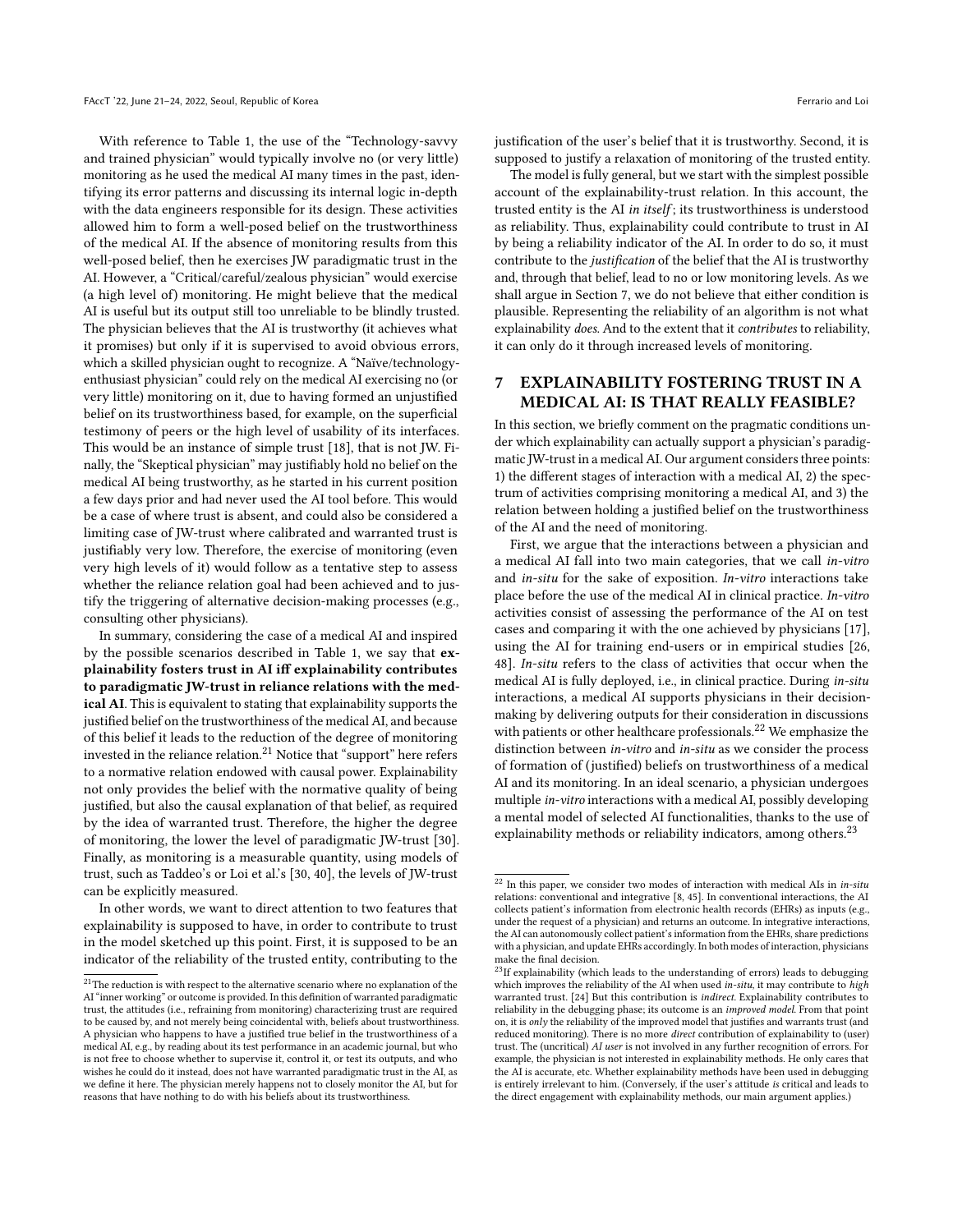Moreover, we need to consider that monitoring a medical AI throughout an in-situ reliance relation may involve activities that aim at validating a given AI outcome,<sup>[24](#page-6-1)</sup> but that do not fall within the scope of explainability methods. Examples of such monitoring activities include discussing an AI outcome with colleagues, patients, surrogates or other experts (e.g., data engineers), debugging the data-model-outcomes system to analyse normative aspects arising from the use of the medical AI, such as accountability [\[14\]](#page-8-3), discussing possible biases in data used for training the AI, assessing data quality and performance trade-offs, and conducting an error analysis.[25](#page-6-2) Therefore, considering all possible in-situ interactions of a physician with a medical AI, explainability is neither necessary nor sufficient for justifiably reducing the need to monitor the system.

Lastly, as shown in Table [1,](#page-4-6) a physician's belief on the trustworthiness of a medical AI and his need for monitoring are neither independent of each other nor necessarily related by a relation of justification. And as argued, the fact that AI is explainable does not logically entail that a reduction of monitoring activities is justified. Even if the reduction of monitoring occurs (our a priori model cannot make empirical predictions), it is not necessarily justified.[26](#page-6-3) In other words, the gain in knowledge or understanding produced by explainability methods does not rationally warrants a reduction of the monitoring activities that ought to be in place in the AI-user interactions. On the contrary, one process in which explainability can be useful is the critical analysis of the outputs, e.g., deciding, for any suspicious AI output, whether it should be considered as a valid case or as possible error of the AI, to be tested by explainability methods. This practice contributes to the trustworthiness of the AI-as-used-by-a-human (to which we refer as "AI-user dyad"), but not to the reliability of the AI in and by itself, which remains, clearly, unaffected. (We turn to this distinct, but equally important, level of description of trust in Section [8.](#page-6-0)) And since the practice in question (validating outputs) is a form of monitoring of the AI by the user, it clearly does not contribute to the user's trust in the AI, if trust implies low or no monitoring.<sup>[27](#page-6-4)</sup> This, of course, is not tantamount to predicting that explainability methods will not lessen the perceived need for monitoring an AI in some (misguided) physician. Empirically speaking, this may happen, and our a priori analysis cannot exclude it. But if the physician lowers monitoring levels, due to explanability, in a way that is not justified by those

explanations, the resulting (paradigmatic) trust would not count as justified and warranted.

## <span id="page-6-0"></span>8 HOW EXPLAINABILITY FOSTERS TRUST IN AI: THE CASE OF AN AI-USER DYAD

We now provide an alternative perspective under which explainability supports trust in AI. Up to the present point, it has been assumed that the focus was trust of a human user in an AI, which is justified by the reliability of AI, considered as an agent-independent algorithm, correctly represented by a human user. But in most concrete circumstances, AIs do not take decisions alone. Rather, these systems are used to take decisions in an interactive process where a human being, the user, intervenes. The reliability of the resulting process is affected by the reliability of the AI, but also by the reliability of the process of use of the AI by the human. It is therefore possible to ask what gives one reason to trust the dyad "AI-user" as distinguished to trusting the AI in isolation. With respect to the dyad, it is possible to ask whether a given AI-user dyad is more reliable than another and because of which specific features of different users. Moreover, what would make the use of an AI reliable in the hands of this or that user, specifically? However, it is also possible to ask, whether AI-user dyads are, on average, more reliable when the AI is explainable to the user, compared to when it is not. The dyad idea assumes that the paradigm of use of an AI is not one of replacement of human intelligence, but one of augmentation. In the perspective of AI as "augmented intelligence," it makes sense to ask whether the public should trust it. To trust augmented intelligence is equivalent to trusting AI-user dyads.

If we assume that the AI-user dyad is the relevant unit of analysis, nothing prevents us from applying the interpretation of "explainability supports trust in AI" developed above to the idea that explainability supports trust in AI-user dyads. It may turn out that this interpretation provides a more plausible way to connect explainability with reliability and the justified belief in AI trustworthiness. We summarize this new interpretation in Table [2.](#page-7-0)

In summary, we have shown that there exist two explanations of the claim "explainability supports trust in AI," based on the same account of the conceptual relations between reliability, justified belief, and monitoring. Obviously, we are dealing with an ambiguous claim, because the claim can relate to the trust of the user in an AI, or the trust of the public in the AI-user dyad.<sup>[28](#page-6-5)</sup> Simply put, the object of trust in the two cases differs and, in particular, the role of explainability vis-à-vis the object of trust differs, as well.

We argued that, when the object of trust is the AI, explainability can only contribute to trust by making the AI more reliable in such a way that it (justifiably) causes low monitoring levels. This seems the least promising interpretation to us, because established validation methods of reliability, which are epistemically independent of explainability, exist and are typically followed.

However, when the object of trust is the AI-user dyad, i.e., the user is not the trustor, but an element of the trustee, one can make sense of the idea that explainability contributes to trust. For clearly, the explainability of AI affects the relation between the user and

<span id="page-6-1"></span> $^{24}\mathrm{Relying}$  on the medical AI means to delegate the goal of generating a reliable prediction for a prognosis, diagnosis or treatment to the AI. The reliance relation successfully ends when the physicians accepts the AI prediction and makes use of it in shared decision-making. Therefore, monitoring encompasses all activities that aim at validating the predicted AI outcome. However, reliance is interrupted if the AI prediction is rejected.

<span id="page-6-2"></span> $^{25}\mathrm{\AA}s$  noted before, a "Critical/careful/zealous physician" may invest in monitoring, even if he is entertaining a justified belief on the trustworthiness of the AI.

<span id="page-6-3"></span> $^{26}\mathrm{This}$  could be the case of a physician forming trustworthiness beliefs due to the causal influence of irrelevant factors such as the GUI appearance [\[24\]](#page-9-12).<br><sup>27</sup>It may be objected that the idea that trust means non-monitoring seems importantly

<span id="page-6-4"></span>time sensitive. Monitoring suggests lack of trust, but after a trustor monitored for a while the very act of monitoring can increase his trust, if monitoring suggests things have gone well so far. In reply, monitoring performed in past interactions cannot increase retrospectively the level of trust in those interactions. Explainability can increase trust in future interaction but only if it has led to a reliability gain during debugging. This gain must be assessed via computational evaluation and verification methods, that are deemed justified on independent epistemic grounds. Thus, the contribution of explainability to justification is indirect and inessential.

<span id="page-6-5"></span> $^{28}{\rm The}$  list is not exhaustive. The sentence could also be used to relate to the public trust in the companies producing the AI, and so on. Generally speaking there are too many possible trust relations for us to be able to map them all here.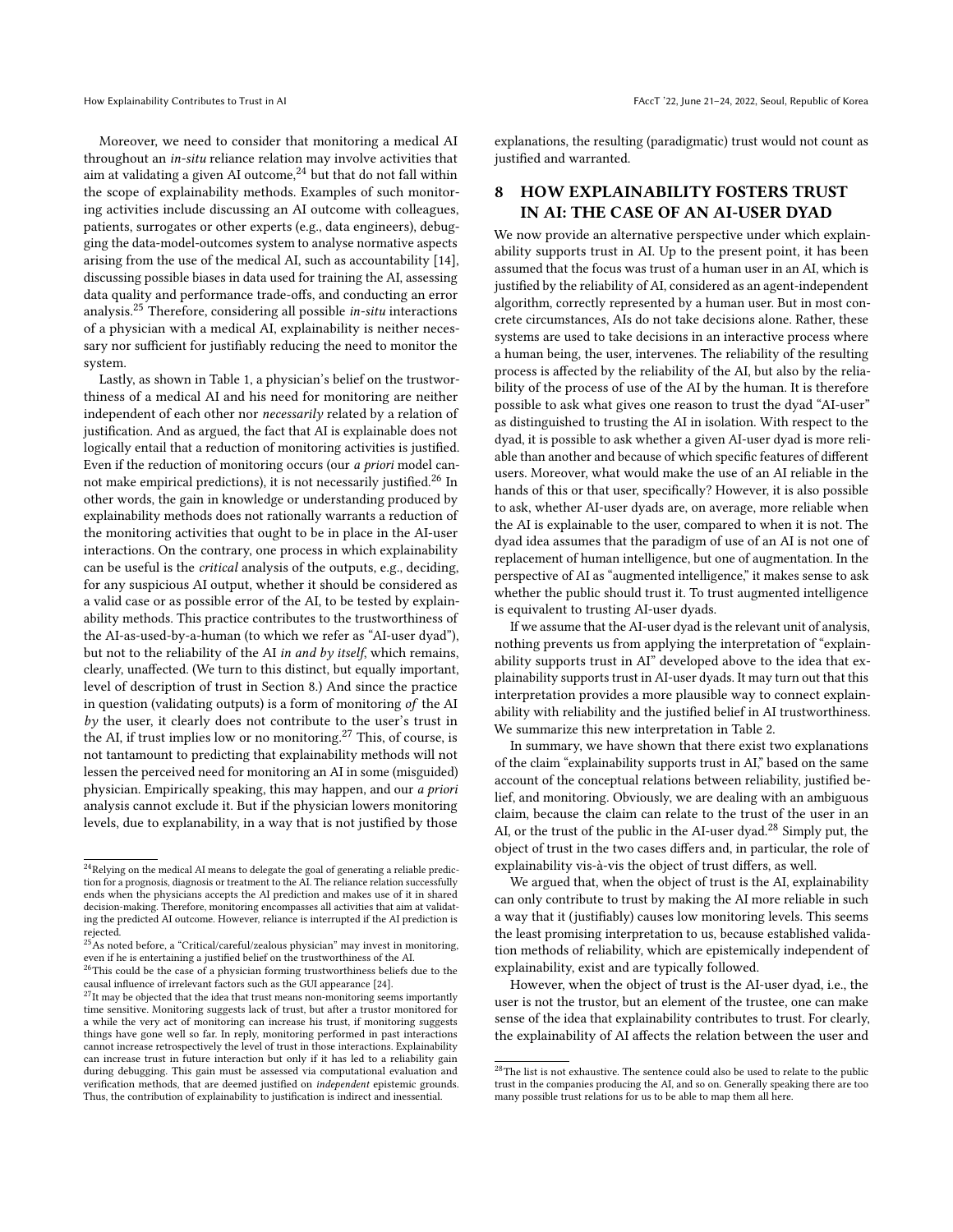<span id="page-7-0"></span>

| Paradigm                     | <b>Artificial</b><br>intelli-               | Augmented intel-                             |
|------------------------------|---------------------------------------------|----------------------------------------------|
|                              | gence                                       | ligence                                      |
| Trustee (object of           | Algorithm.                                  | AI-user dyad.                                |
| trust)                       |                                             |                                              |
| <b>Trustor</b>               | (e.g., physi-<br>User                       | Public (e.g., patient).                      |
|                              | cian).                                      |                                              |
| Reliability                  | The algorithm is re-                        | The algorithm<br>as                          |
|                              | liable, e.g., accurate,                     | used by the human                            |
|                              | precise, robust, etc.                       | leads to outcomes                            |
|                              | (as required by "con-                       | that are accurate,                           |
|                              | tracts") in and by it-                      | precise, robust, etc.                        |
|                              | self.                                       | (as required by the                          |
|                              |                                             | relevant public and<br>institutions).        |
| Trustworthiness              | The AI user (e.g.,                          | The<br>public (e.g.,                         |
| belief                       | a doctor) believes                          | patient)<br>believes                         |
|                              | that the AI output                          | that<br>the<br>diagno-                       |
|                              | is reliable (that is,                       | provided<br>sis<br>by                        |
|                              | sufficiently<br>accu-                       | AI-enhanced<br>the                           |
|                              | rate, precise, etc.,                        | physician is<br>reli-                        |
|                              | given the relevant                          | able enough given                            |
|                              | "contracts").                               | public/institutional                         |
|                              |                                             | demands.                                     |
| Justification<br>of          | The belief (above)                          | The belief (above)                           |
| the<br>trustworthi-          | happens to be cor-                          | happens to<br>be                             |
| ness belief                  | rect, because the AI                        | correct, because the                         |
|                              | output is generated                         | augmented intel-                             |
|                              | by a reliable process                       | ligence is reliable                          |
|                              | (the algorithm is re-                       | (the process of a                            |
|                              | liable, to the degree<br>specified by "con- | physician making<br>diagnosis<br>with<br>a   |
|                              | tracts").                                   | the assistance of AI                         |
|                              |                                             | is reliable, to the                          |
|                              |                                             | degree specified by                          |
|                              |                                             | the relevant public                          |
|                              |                                             | and institutions).                           |
| Causation                    | The belief (above)                          | The belief (above)                           |
|                              | happens is caused                           | is caused by the                             |
|                              | by the reliability of                       | reliability of the                           |
|                              | the AI and causes                           | AI-user dyad and                             |
|                              | a justified level of                        | causes a justified                           |
|                              | monitoring of the                           | level of monitoring                          |
|                              | AI.<br>The                                  | of the AI-user dyad.                         |
| Monitoring<br>atti-<br>tudes | user<br>(e.g.,                              | The public<br>(e.g.,<br>patients) reasonably |
|                              | physician) reason-<br>ably lowers<br>the    | lower the monitor-                           |
|                              | monitoring of the                           | ing of the AI-user                           |
|                              | AI, because he be-                          | dyad, which<br>is                            |
|                              | lieves that it is very                      | justifiably believed                         |
|                              | reliable<br>(precise,                       | to be reliable.                              |
|                              | robust,<br>accurate.                        |                                              |
|                              | etc). Given<br>the                          |                                              |
|                              | objective reliability                       |                                              |
|                              | of the algorithm,                           |                                              |
|                              | attitude<br>this<br>is                      |                                              |
|                              | justified.                                  |                                              |

Table 2: This table compares the paradigm of artificial intelligence with that of augmented intelligence in relation to different trust-relevant elements. We maintain that the attitudes in the paradigm of augmented intelligence are more likely to occur and be justified because of explainability than those in the artificial intelligence one.

the AI. Even a reliable process can produce mistakes from time to time (this is entirely consistent with the AI being reliable to a high degree). Thus, it is to be expected that a physician may sometimes decide to doubt the output of the AI that he trusts moderately, but not completely. The attitude we describe here is the one of the "Critical/careful/zealous physician" in Table [1.](#page-4-6) A physician who understands the AI better (thanks to explainability methods) may be more likely to doubt the output of the AI when it is worth doubting, and to trust it when it is worth trusting. Since some AI-made errors may be corrected, explainability, which affects understanding, would then improve the reliability of the AI-user dyad.

Finally, let us consider the case of a physician, let us say a dermatologist, with established experience in diagnosing skin cancer cases. The physician consults an AI that classifies images of skin lesions in cancer vs. no cancer cases before making a diagnosis. Suppose that the AI and the physician arrive at opposite predictions for a medical image of a given patient. Then, the physician is tempted to discard the prediction of the AI, but he has reasonable doubts about this procedure due to the fact that the accuracy of the AI is, on average, higher than that of physicians with his degree of experience. Now, let us suppose that the physician consults an explainable AI method that highlights on the skin lesion image those sets of pixels that contributed the most to the prediction of the AI that is in question. In other words, the physician performs (much) monitoring of the case at hand. As a result, the physician notes that the important sets of pixels in question are far away from the skin lesion under examination. Therefore, he argues that it is highly implausible and unlikely that there exists a causal relationship between them and the nature of the skin lesion under observation. (Clearly, the physician appeals to his own background knowledge to arrive at this judgment.) Observing the output of the explanation reinforces his belief that in this case it is preferable to follow his own judgment and ignore that of the AI. Thus, if we understand trust as a relation between the patient and the AI-physician dyad, we can explain why an understanding of the source of error of AI contributes to the making the use of AI by a human more reliable in overall effect.[29](#page-7-1)

Let us now reply to the following objection. Imagine that I am a medical patient, and suppose I learn that some AI, say, during its development, had been examined via explainability methods to test and calibrate its accuracy. In such a case, one would think, this would precisely be the kind of thing that would give me reason to trust the algorithm in a clinical setting. Why is such a story about how "explainability can foster trust" not admissible? Notice that this is not trust in the "AI-user dyad." Rather, it is trust in the AI making decisions by itself, but the trustworthiness stems from the fact that the algorithm was tested significantly before it was implemented, also thanks to explainability methods.

In reply, the use of explainability methods is not necessary for assessing the reliability of the AI, since reliability can be finally assessed independently of explainability. Even if explainability provides AI testers with useful heuristics that make debugging the

<span id="page-7-1"></span> $^{29}\rm{Alvarado}$  claims that understanding the nature, distribution, and source of error is key to the reliability of an AI and expresses skepticism with regard to the ability of physicians to detect errors in AIs [\[2\]](#page-8-16). In our interpretation, explainability could be key to the reliability of the AI-physician dyad if, and in so far as, it enhances the ability of physicians to detect AI errors.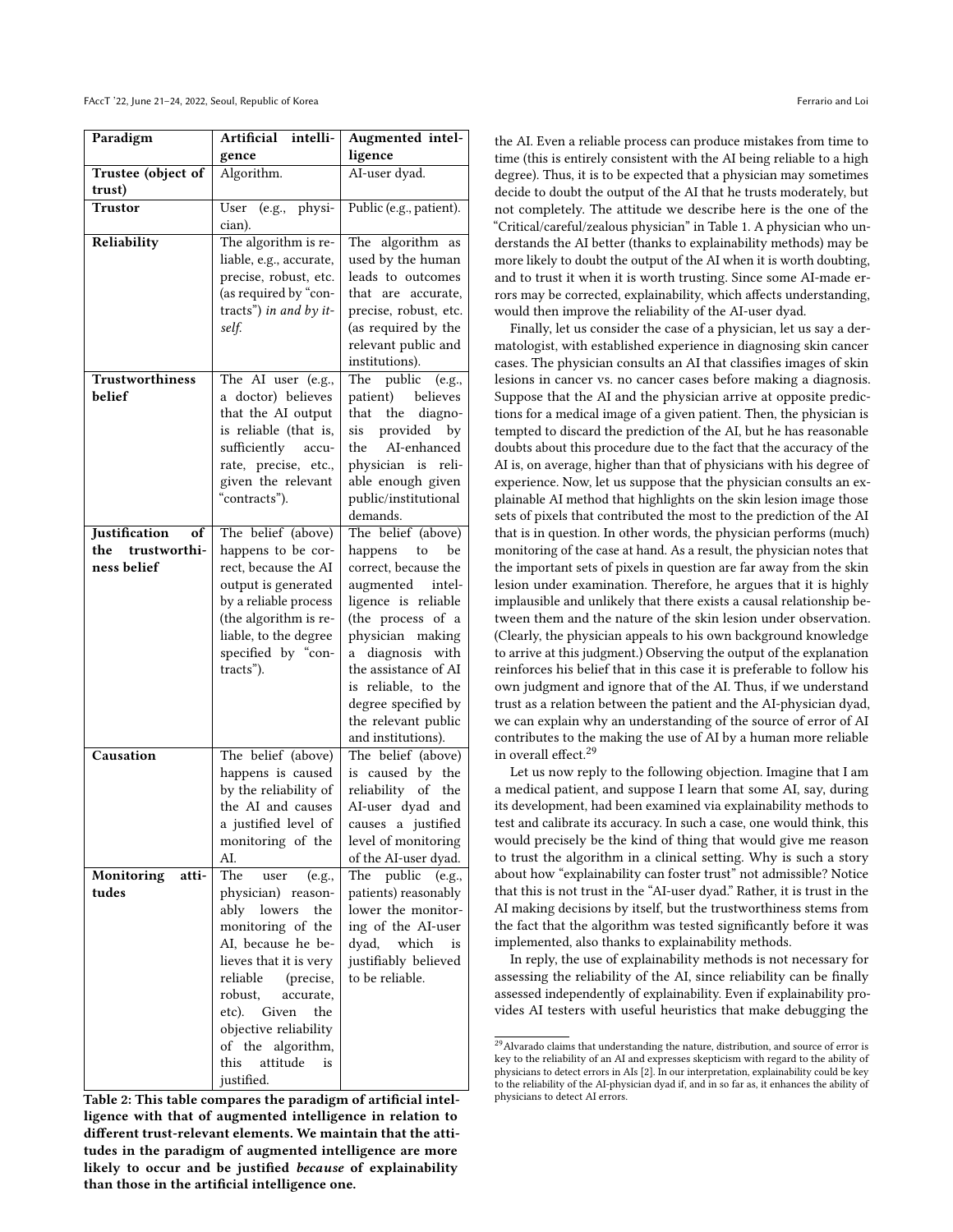AI easier, eventually explainability is not a necessary element for assessing reliability. As a matter of fact, many reliability indicators that are independent of explainability can be made available to both physicians, and, in principle, the public, after debugging. It may be psychologically harder for physicians to accept such indicators in the absence of explanations, but treating an explainable model tested on limited datasets as more reliable (and less in need of controls) than one that is non-explainable but proved successful in many more and more diverse cases is not justified. By contrast, the reliability of any given AI-physician dyad cannot at the moment be assessed by considering large amounts of test data – as such data is harder to produce and evaluate. And even if the relevant data will be produced over time, it is unlikely to be made available to patients, due to its sensitive nature. (An unreliable physician will attract social stigma for himself and the institution.) So explainability provides, in the dyad case, a meaningful proxy for reliability.

### 9 CONCLUSIONS

We have provided a philosophical explanation of the relation between AI explainability and trust in AI commonly referred to as "explainability fosters trust in AI." This explanation rests on considering justified beliefs on the trustworthiness of the AI and the relations of both justification and causality between such beliefs in the mind of the AI user and the monitoring activities during the use of AI. This is equivalent to requiring that explainability supports justified and warranted paradigmatic trust in AI. We argued that our approach of explainability and trust as anti-monitoring is able to intercept the complexity of the interactions between physicians and medical AI systems, providing a description of cases where humans hold different beliefs on the trustworthiness of the medical AI and exercise varying degrees of monitoring. We discussed a sketch of the empirical conditions under which explainability fosters user's trust in AI in clinical practice. We argued, based on a priori considerations, that the claim is implausible if the trust in question is paradigmatic JW-trust.

In an alternative description of the trusted entity, however, our account can explain why it is plausible that "explainability fosters trust in AI" and specify the empirical conditions for this to happen. It may foster trust in AI by fostering the trust of various different publics, i.e., third parties beside the AI and its user. In an augmented intelligence paradigm, what these various publics are asked to trust are not AIs, but AI-user dyads.

Thinking in terms of AI-user dyads can explain the apparent paradox that in order for the public to trust AI, the public must be able to trust (at least some) AI users not to trust it (fully). Explainability may contribute to *public* trust precisely thanks to this possibility, which, if levels of analysis are kept separated, is not a contradiction after all.

We argue that empirical research is needed to test the proposed meaning of "explainability fosters trust in AI." According to the account offered here, researching trust in AI in relation to explainability should focus on measuring 1) the perceived need for monitoring (both by user towards AI and by the public towards the AI-user dyad), and 2) the strength of the belief in trustworthiness (of both AI users and of the public).

If paradigmatic JW-trust is in question, then, trustworthiness must be investigated as well. In particular, the question whether AI explainability contributes to the trustworthiness of the AI-user dyad can be studied by measuring the reliability of the dyad, which may be operationalized as the accuracy, robustness, etc. of decisions resulting from the use of explainability methods by the AI users. Finally, new methods have to be designed to study, from an empirical point of view, if the trustworthiness of AI-user dyads and public trust in AI are indeed causally related. This is necessary to determine if public trust in AI is not only justified (due to valid proxies, such as brand reputation, etc.) but also warranted. If public trust is generally justified, but it can be not warranted, new auditing institutions for AI-user dyads, responding to different publics, may be designed. However, the question whether these control institutions are compatible with a high level of public trust in AI should be considered, as well.

#### ACKNOWLEDGMENTS

We thank all the anonymous reviewers whose comments helped improve this manuscript and its previous versions. The authors declare no additional sources of funding.

#### REFERENCES

- <span id="page-8-13"></span>Ramón Alvarado. 2021. Explaining Epistemic Opacity. (2021). [http://philsci](http://philsci-archive.pitt.edu/19384/)[archive.pitt.edu/19384/](http://philsci-archive.pitt.edu/19384/)
- <span id="page-8-16"></span>[2] Ramón Alvarado. 2022. Should we replace radiologists with deep learning? Pigeons, error and trust in medical AI. Bioethics 36, 2 (2022). [https://doi.org/10.](https://doi.org/10.1111/bioe.12959) [1111/bioe.12959](https://doi.org/10.1111/bioe.12959)
- <span id="page-8-5"></span>[3] Annette Baier. 1986. Trust and antitrust. Ethics 96, 2 (1986), 231–260.
- <span id="page-8-14"></span>[4] Annette Baier. 2013. What is trust? In Reading Onora O'Neill. Routledge, New York, NY, USA, 185–195.<https://doi.org/10.4324/9780203758793-21>
- <span id="page-8-1"></span>[5] Nikola Biller-Andorno, Andrea Ferrario, Susanne Joebges, Tanja Krones, Federico Massini, Phyllis Barth, Georgios Arampatzis, and Michael Krauthammer. 2021. AI support for ethical decision-making around resuscitation: Proceed with care. Journal of Medical Ethics (2021).
- <span id="page-8-9"></span>[6] Reuben Binns, Max Van Kleek, Michael Veale, Ulrik Lyngs, Jun Zhao, and Nigel Shadbolt. 2018. 'It's Reducing a Human Being to a Percentage': Perceptions of Justice in Algorithmic Decisions. In CHI '18: Proceedings of the 2018 CHI Conference on Human Factors in Computing Systems. Association for Computing Machinery, New York, NY, USA, 1–14.<https://doi.org/10.1145/3173574.3173951>
- <span id="page-8-2"></span>[7] Jens Christian Bjerring and Jacob Busch. 2021. Artificial intelligence and patientcentered decision-making. Philosophy & Technology 34, 2 (2021), 349–371.
- <span id="page-8-0"></span>[8] Matthias Braun, Patrik Hummel, Susanne Beck, and Peter Dabrock. 2021. Primer on an ethics of AI-based decision support systems in the clinic. Journal of Medical Ethics 47, 12 (2021), e3–e3.
- <span id="page-8-15"></span>[9] Christiano Castelfranchi and Rino Falcone. 2010. Trust Theory: A Socio-Cognitive and Computational Model. Wiley, Hoboken, NJ, USA.
- <span id="page-8-10"></span>[10] Dan C. Cireşan, Alessandro Giusti, Luca M. Gambardella, and Jürgen Schmidhuber. 2013. Mitosis Detection in Breast Cancer Histology Images with Deep Neural Networks. In Medical Image Computing and Computer-Assisted Intervention – MICCAI 2013. Springer, Berlin, Germany, 411–418. [https://doi.org/10.1007/978-](https://doi.org/10.1007/978-3-642-40763-5_51) [3-642-40763-5\\_51](https://doi.org/10.1007/978-3-642-40763-5_51)
- <span id="page-8-6"></span>[11] Partha Dasgupta. 1988. Trust as a commodity. Trust: Making and Breaking cooperative relations. D. Gambetta.
- <span id="page-8-7"></span>[12] Finale Doshi-Velez and Been Kim. 2017. Towards a rigorous science of interpretable machine learning. arXiv preprint arXiv:1702.08608 (2017).
- <span id="page-8-4"></span>[13] Juan M Durán and Nico Formanek. 2018. Grounds for trust: Essential epistemic opacity and computational reliabilism. Minds and Machines 28, 4 (2018), 645–666.
- <span id="page-8-3"></span>[14] Juan Manuel Durán and Karin Rolanda Jongsma. 2021. Who is afraid of black box algorithms? On the epistemological and ethical basis of trust in medical AI. Journal of Medical Ethics 47, 5 (2021), 329–335.
- <span id="page-8-12"></span>[15] Catherine Z Elgin. 2005. Non-foundationalist epistemology: Holism, coherence, and tenability. na.
- <span id="page-8-8"></span>[16] Adrian Erasmus, Tyler DP Brunet, and Eyal Fisher. 2021. What is interpretability? Philosophy & Technology 34, 4 (2021), 833–862.
- <span id="page-8-11"></span>Andre Esteva, Brett Kuprel, Roberto A. Novoa, Justin Ko, Susan M. Swetter, Helen M. Blau, and Sebastian Thrun. 2017. Dermatologist-level classification of skin cancer with deep neural networks. Nature 542, 7639 (Feb 2017), 115–118. <https://doi.org/10.1038/nature21056>